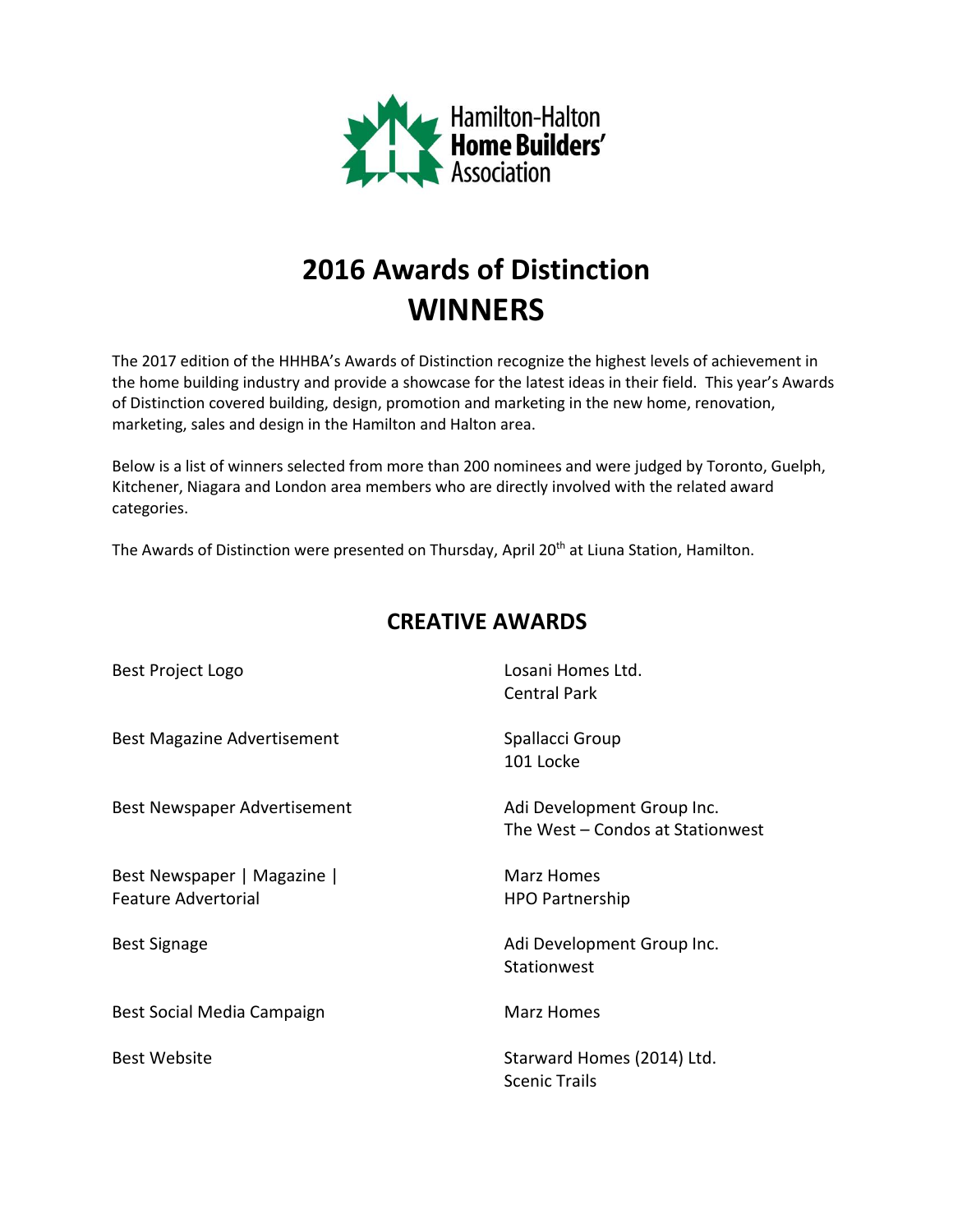Best On-Site Sales & Losani Homes Ltd. Marketing Package Central Park

Marketing Award of the Year **Losani Homes Ltd.** 

Best Ingenuity in Marketing Theorem Adi Development Group Inc. Stationwest

Central Park

## **ACHIEVEMENT AWARDS**

Supplier of the Year Turkstra Lumber

Trade Company of the Year Shipway Stairs

Sales Team of the Year Marz Homes

Consumer Choice Award **Marz Homes** Consumer Choice Award

The Fairgrounds in Binbrook Ana Baotic, Rob Cecchetti and Margaret Uznanska

## **PRODUCT AWARDS**

Best Bathroom in a Home Letter Cosani Homes Ltd. 2000 Square Feet & Over Central Park | Corsica

Best Kitchen in a Mid-High Rise Homes by DeSantis Inc.

Best Kitchen in a Home Sonoma Homes

Best Kitchen in a Home Losani Homes Ltd. 2000 Square Feet & Over Central Park | Corsica

Best Exterior Concept on a Mid-Rise Spallacci Group

Best Exterior on a Home Sonoma Homes

Best Sales Office **Losani Homes Ltd.** Central Park

Aquazul

Under 2000 Square Feet Style Town Collection | The Elegance

101 Locke

Under 2000 Square Feet Style Town Collection | The High Style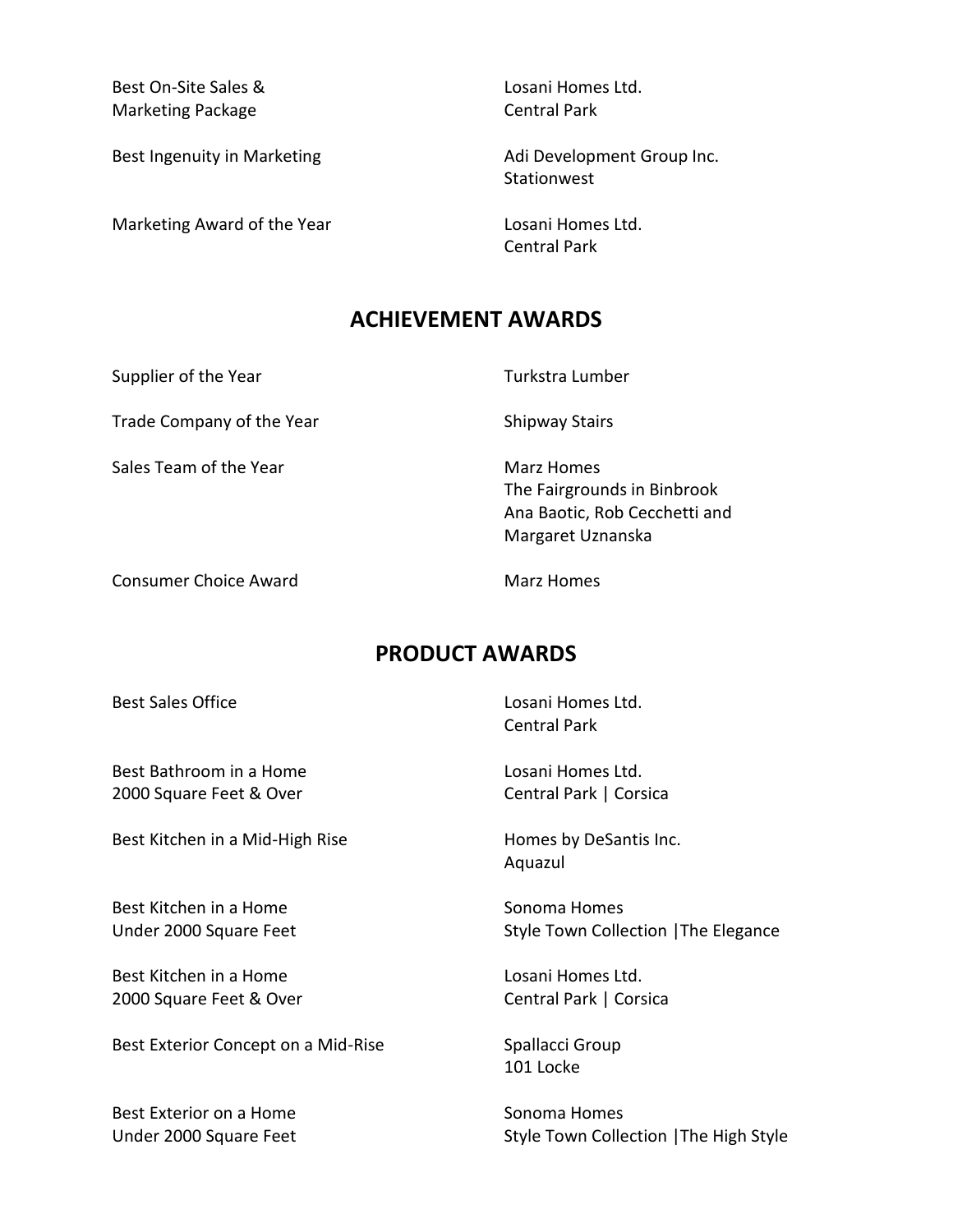Best Exterior on a Home Losani Homes Ltd. 2000 Square Feet & Over Central Park | Corsica

Best Condominium Concept Homes by DeSantis Inc. Under 750 Square Feet Aquazul | Delano

750 – 1200 Square Feet Sapphire | Crystal

Best Condominium Concept Spallacci Group 1200 Square Feet & Over 101 Locke | The Manhattan

Best Townhome **Let up to a loss of the United States** Loss and Homes Ltd.

Best Single Family Home **Losani Homes Ltd.** 2000 Square Feet & Over Central Park | Corsica

Best Renovation Under \$25,000 Heartwood Renovations

Best Renovation \$25,000-\$50,000 Heartwood Renovations

Best Renovation \$50,000-\$100,000 Heartwood Renovations

Best Renovation \$100,000-\$350,000 Marz Homes

Best Renovation \$350,000 & Over DeMarchi Homes Inc.

Best Custom Home Under \$1,500,000 Schuit Homes Inc.

Best Custom Home \$1,500,000-\$3,000,000 Girard Custom Homes

Best Custom Home Design \$3,000,000 & Over Carrothers and Associates Inc.

Best Custom Home \$3,000,000 & Over Zeina Homes

Best Condominium Concept New Horizon Development Group

Under 1600 Square Feet Central Park |The Parkside

Auchmar Road

Leslie Avenue

Gwyn Court

Heritage Lane |The Century House

McNeilly Road

Lynch Residence

Chedoke Avenue

Marguerite House

Alphima